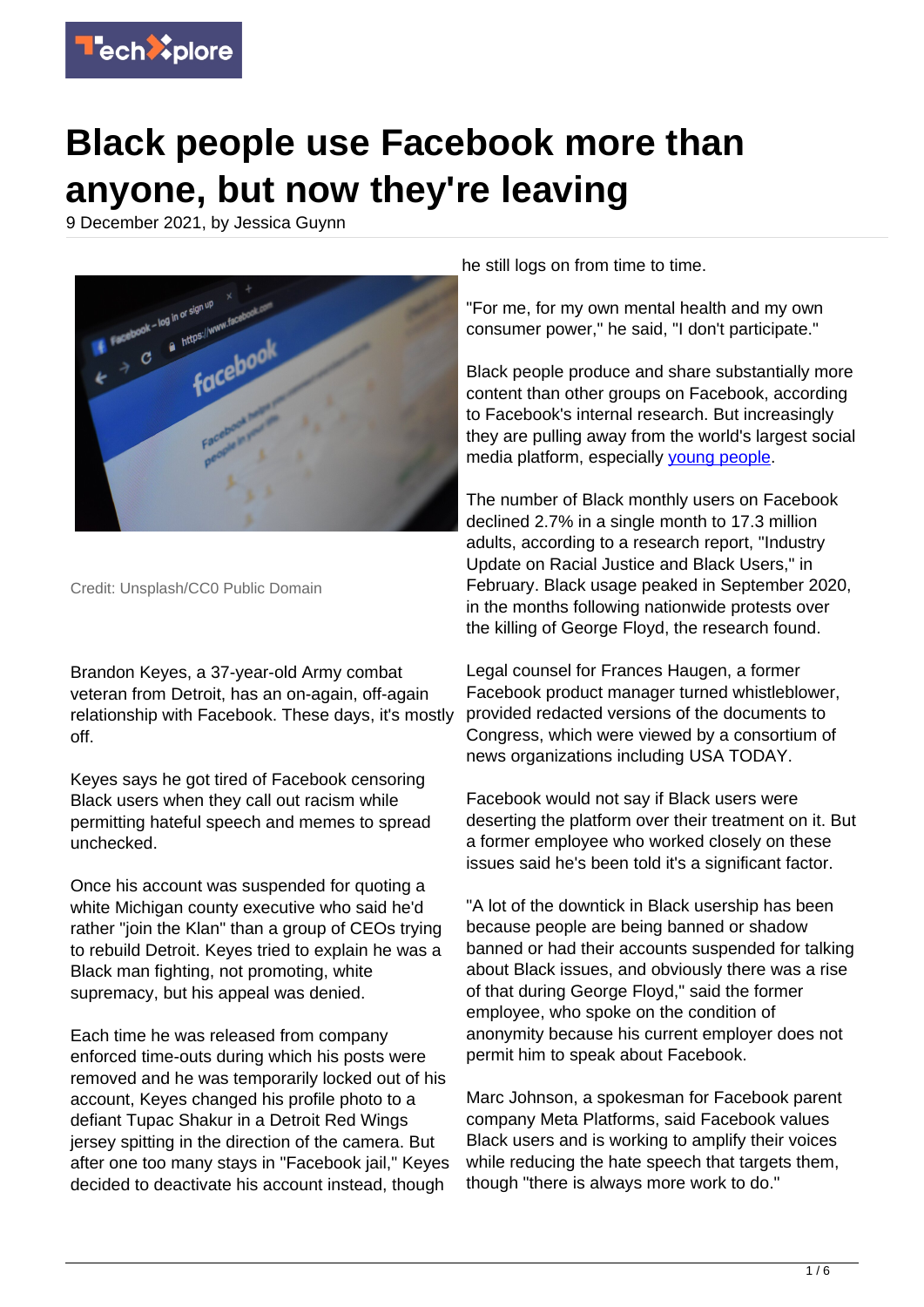

"We are committed to making Black users' experiences better and increasing equity, safety and dignity for everyone on our apps," Johnson said in a statement.

## **TikTok routing Facebook with young Black adults**

Another reason for the declining number of Black users on Facebook is the rise of TikTok as a top destination for the young and creative.

Internal Facebook research shows that the platform's losses have been TikTok's gains. TikTok reached more than 70% of Black users in the 18-to-24 age group in January while Instagram reached 66% and Facebook just 34%.

On Meta Platforms' quarterly earnings call in October, CEO Mark Zuckerberg said TikTok is "one of the most effective competitors we have ever faced" and that catering to young adults was now the company's "north star."

A February report shows Facebook's reach with Black 18-to-24-year-olds dropped more than 36% over six months. TikTok gained 19.5% reach with that age group in the same time period, internal research showed.

"I have noticed younger people are definitely trending away from Facebook," said social media influencer Erynn Chambers, who maintains a Facebook account but spends most of her time on TikTok.

Black trendsetters and culture makers are drawn to That trend is even more pronounced among teens. the short-form video content style that spotlights "the creative, activist spirit," Chambers said.

Facebook researchers suggested addressing pain creating marketing that shows Black people using creative tools, connecting to real-life friends and expressing themselves—all areas they saw as reasons young Black users are leaving for TikTok.

Researchers also noted that as the younger generation of Black users departs Facebook, older generations may follow.

## **African Americans are key demographic for Facebook**

That could spell trouble for Facebook. African Americans are a chart-topping demographic for social media, shaping online culture, setting trends and creating viral moments on platforms from Snapchat to Twitter.

Black Americans are among the top users of Facebook Stories and also dominate posts in News Feed. Facebook Stories has low usage in the majority of the U.S. but has "clusters of intense production" in places with a high concentration of African Americans such as the arc in the Southeast known as the Black Belt, Facebook research found.

Facebook Stories is also popular on tribal lands in the Southeast and the Northern Plains as well as in areas of Southern Florida and along the Mexico border that are largely Hispanic.

News Feed posts show the same pattern of heavier usage in non-white areas, Facebook research found.

Rather than collect data about users' demographics for the research, Facebook used ZIP code data as a proxy to study how people from different backgrounds use its products.

From New York City to the San Francisco Bay Area, "there are almost no white zip codes that produce as much as the average Black zip code," the report found.

"There is very little production in heavily white areas," the report found.

points in content creation on its platforms as well as magnitude better with Black teens than white ones." As for Black teens, "we do literally an order of

### **Civil rights groups blame racial bias**

Rashad Robinson, president of the racial justice organization Color of Change, says he's not surprised that African Americans are such heavy users of Facebook. He's also not surprised they are leaving Facebook.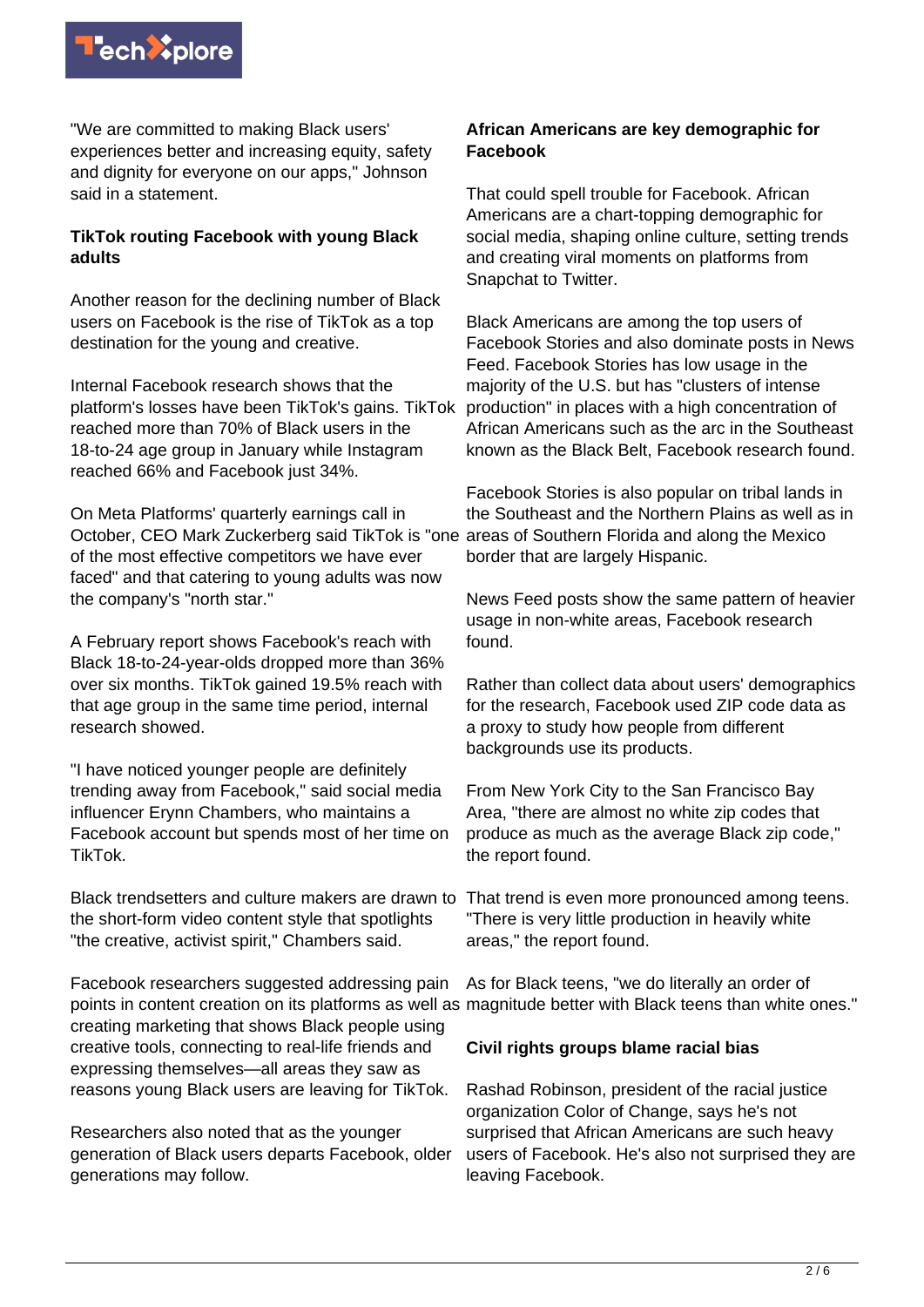

For years, Robinson and other civil rights leaders have accused the platform of racial bias against users from historically and systemically marginalized groups. Despite promises, Facebook has made little progress in protecting the Black community from hate speech and threats that can lead to violence, they say.

Those grievances only intensified with the flood of hateful content on Facebook's platforms after Floyd's death. Last summer, civil rights groups joined with major advertisers to lead a boycott of the company.

"We live in this hostile real world where Black people are punished more harshly for the same things that white people do and then we go into this virtual world and it's the same thing," Robinson said. "We can't opt out of the real world. But some of us can opt out of the virtual world or find new avenues."

Robinson, who helped lead the advertiser boycott, said Zuckerberg told him that the harms Robinson claimed Black people were experiencing were not reflected in the company's internal data.

Yet, a two-year Facebook research project found that "the worst of the worst" content on the platform targets Black people, Muslims, the LGBTQ community, Jews and people of more than one race, according to Facebook research documents viewed by USA TODAY.

The project also found that Facebook's algorithms were more aggressively policing insults against white people and men—"white people are stupid" or this community is imperative to Stories' success," "men are pigs"—than attacks on any other group.

"They believe at Facebook that, as long as they are Many of the recommendations from Project Vibe spurring some sort of social connection, it doesn't matter how many people are hurt and harmed, especially if those people are not white," Robinson said.

Facebook still considers derogatory statements about men and white people to be in violation of its hate speech policy, but the company's algorithms no longer automatically flag and delete them.

Meta's Johnson said Facebook has taken other steps, such as expanding its hate speech policies to prohibit veiled and implicit threats and attacks on concepts, ideas, practices, beliefs and institutions of protected groups when those attacks pose an imminent risk of harm and to shield people from organized harassment campaigns.

#### **Facebook warned it was alienating Black users**

Criticism was not just coming from people outside the company. Time and again, Facebook employees sent up internal flares that the platform was alienating Black users.

In 2017, Black leaders at Facebook launched a study called Project Vibe to understand the experience of Black users on the platform. Project Vibe found that African Americans were among the top users of the platform, over-indexing on all core engagement metrics. Yet, they were often missing from the guest list of Facebook-sponsored industry events and among creators and influencers whose profiles are promoted and whose identity is verified on the platform.

Black users also reported seeing hate speech more frequently than any other group and complained that their posts were disproportionately taken down and that they were penalized for defending themselves against racism.

Another effort, Project Aperture, built on the findings of Project Vibe, studying how African Americans "over proportionately" share Facebook Stories. "Learning more and building empathy for Facebook researchers said.

and Project Aperture—increasing investments in Black small businesses, forging Black media partnerships, supporting original Black content—were only implemented after Floyd was killed.

Part of the problem, auditors said, is the lack of diversity inside Facebook. In 2019, a group of Facebook employees publicly complained about racism at the company.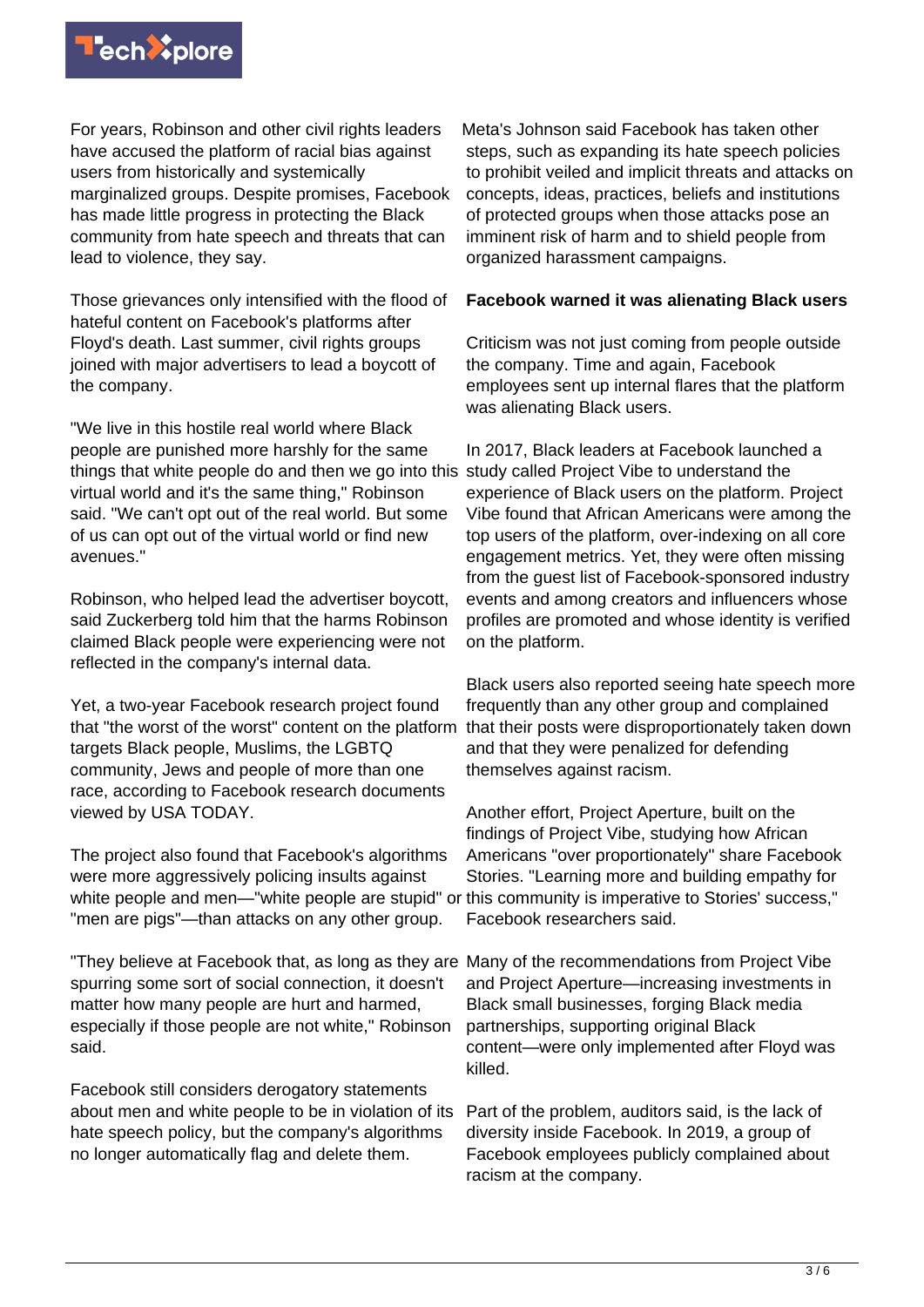

Although Black Americans account for 11.2% of the Justice Department during the Obama U.S. workforce, they held only 4.2% of all jobs at Meta Platforms and 4.4% of executive and leadership positions in 2020. Three-quarters of the company's employees are classified as professionals but Black people hold 4.1% of those jobs.

The Equal Employment Opportunity Commission is the race of its users through ZIP codes, last names conducting a systemic probe into Facebook's hiring and surveys where people identify their race and practices.

Johnson said Meta Platforms is making sure Facebook is inclusive by addressing hate more effectively and building equity into the company's products and policies. "Among other things, that means hiring diverse talent," he said.

## **Facebook to investigate treatment of Black users**

In June 2020, a Facebook researcher urged the platform to get serious about collecting data on the experience of Black users, saying it would be "very difficult" to make progress on social justice issues without it.

"In practice, our machine learning systems almost certainly are able to implicitly guess the race of many users. It's virtually guaranteed that our major systems do show systemic biases based on the race of the affected user (though what form that bias takes I do not know)," the researcher wrote.

While avoiding capturing information about race and ethnicity is "mostly well-intentioned," according to the document viewed by USA TODAY, "a more cynical take is that part of why we avoid measuring race is because we don't want to know what our platform is actually doing."

"Particularly at Facebook," the researcher wrote, "if you can't measure, you can't act."

Last month, Facebook announced its civil rights team and an artificial intelligence team would gather data to determine if it treats users differently based on race. The effort is led by Roy Austin Jr., vice president of civil rights at Meta Platforms, a veteran civil rights lawyer who worked at the

administration.

His position was created following a pressure campaign by civil rights groups and at the urging of civil rights auditors.

Austin told USA TODAY that the project will track ethnicity, using methods that protect people's privacy.

"So much of people's experience with the platforms is anecdotal," he said. "There isn't a group that I'm aware of that does not claim—I am not saying this just based on race, I am saying it is based on pretty much everything—that doesn't claim they are treated differently on Facebook and Instagram, and I want to get to the bottom of that."

Austin said he does not know how long the project will take or if its findings will be made public. But, he said, "a piece of civil rights work is being transparent and being transparent with the community."

Wade Henderson, interim president and CEO of The Leadership Conference on Civil and Human Rights, said Meta must confront its role "in perpetuating social harms and to assess how they are addressing critical concerns."

"Being transparent about civil rights challenges is critical, as is pro-active due diligence and adequate follow-through on commitments," he said.

## **Why Black users don't delete Facebook**

Despite the known problems with Facebook, Black users are often reluctant to cut the cord. Facebook provides connection to others with similar experiences and a way to amplify voices that have been largely ignored in other media spaces.

"There is a historic distrust that Black Americans have in traditional and legacy media," said Sherri Williams, assistant professor at American University who studies social media and representation of African Americans in media.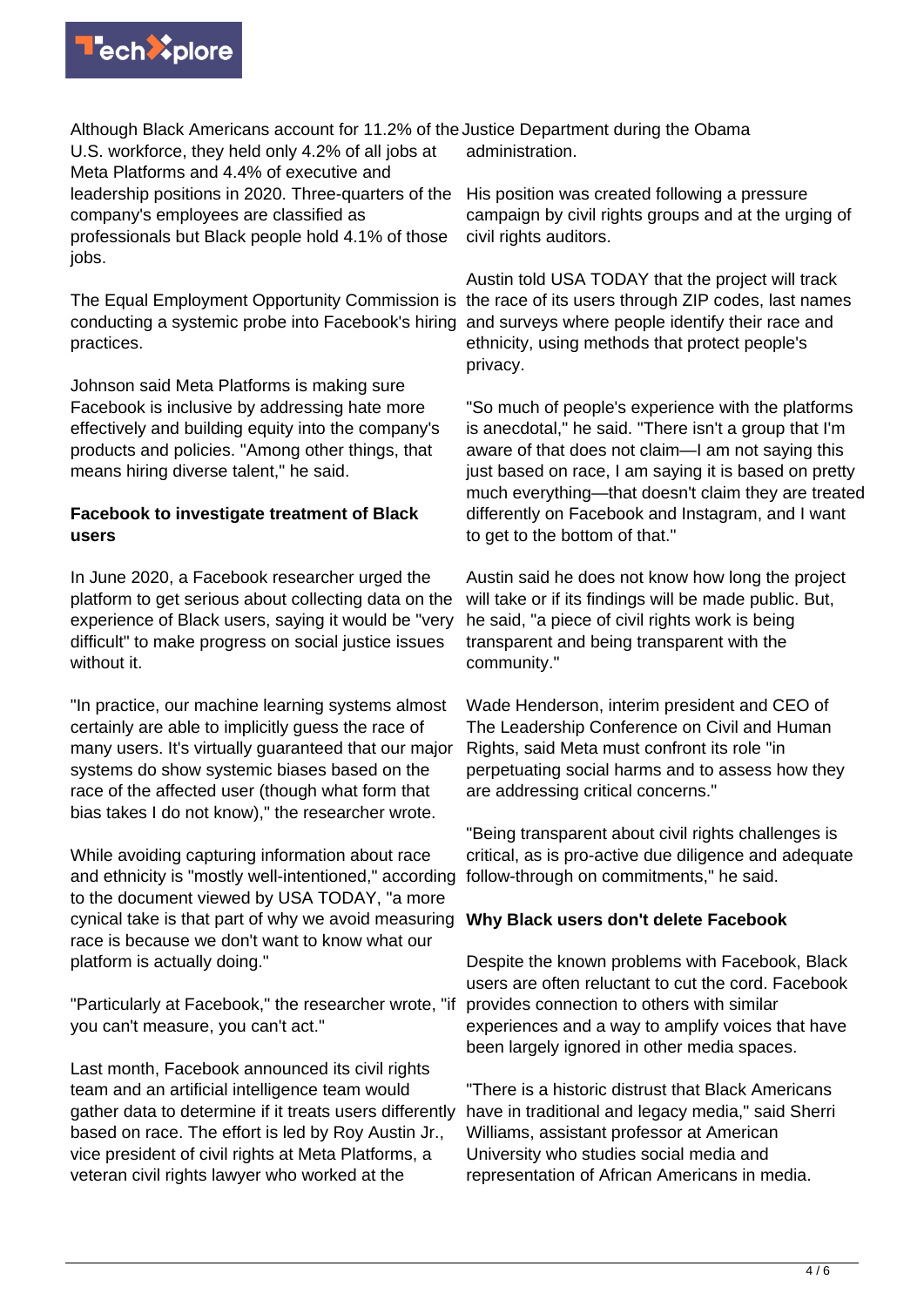

Social media created "needed spaces to tell their stories," said Tia C.M. Tyree, communications professor at Howard University.

"It becomes the lesser of two evils. Do I take this platform with its flaws and use it to my advantage or do I get off of it?" Tyree said.

Leaving the platform would mean losing the ability to capitalize, to protest, to have conversations and be connected to like-minded people.

"Each user has to then ask 'Am I using this site or am I being used by the site, and am I comfortable with that?'" Tyree said.

Now that people are so invested in Facebook, it becomes difficult to divest, said Kishonna Gray, associate professor of writing, rhetoric and digital studies at the University of Kentucky.

"They've taken ownership in that space," she said. "And where are they gonna go? All platforms are not user friendly."

Even Detroit's Keyes, who has largely given up Facebook, says there's a downside.

"I feel by exercising my consumer power, I am being silenced and other people like me are being silenced," Keyes said.

And that's why Facebook's moment of reckoning with Black users hasn't happened yet, Tyree said.

She pointed to the moment when Black TikTok users stopped producing choreographed videos on the platform because their original content was being hijacked by white users without credit.

"That's a good example of Black users saying we've had enough," Tyree said. "The question becomes, have we done that on Facebook? And the answer is I don't think we've done that."

Take Erinn Rochelle. She says she's been suspended from Facebook 18 times in the past couple of years, once just for quoting a white woman who screamed a racial slur at a Black family celebrating Easter.

"It's almost like a love-hate relationship with the master who beats you," she said.

A registered independent who works for a financial institution by day and moonlights on political campaigns, Rochelle relies on Facebook to connect with elected officials, political candidates, community leaders and business executives. She says landing in Facebook jail hurts her campaign work and disconnects her from family and friends.

Yet, as frustrated as she gets, Rochelle, a Black woman from Charlotte, North Carolina, can't bring herself to quit. But that doesn't mean she's happy about it.

"Facebook has done a great job of making us need them. It has provided a platform that in any other world, Black people would never have had access to," she said. "It is one of the reasons why I haven't let go of the platform. Because, if I could have by now, I would have told Facebook they can kiss my ass."

©2021 USA Today Distributed by Tribune Content Agency, LLC.